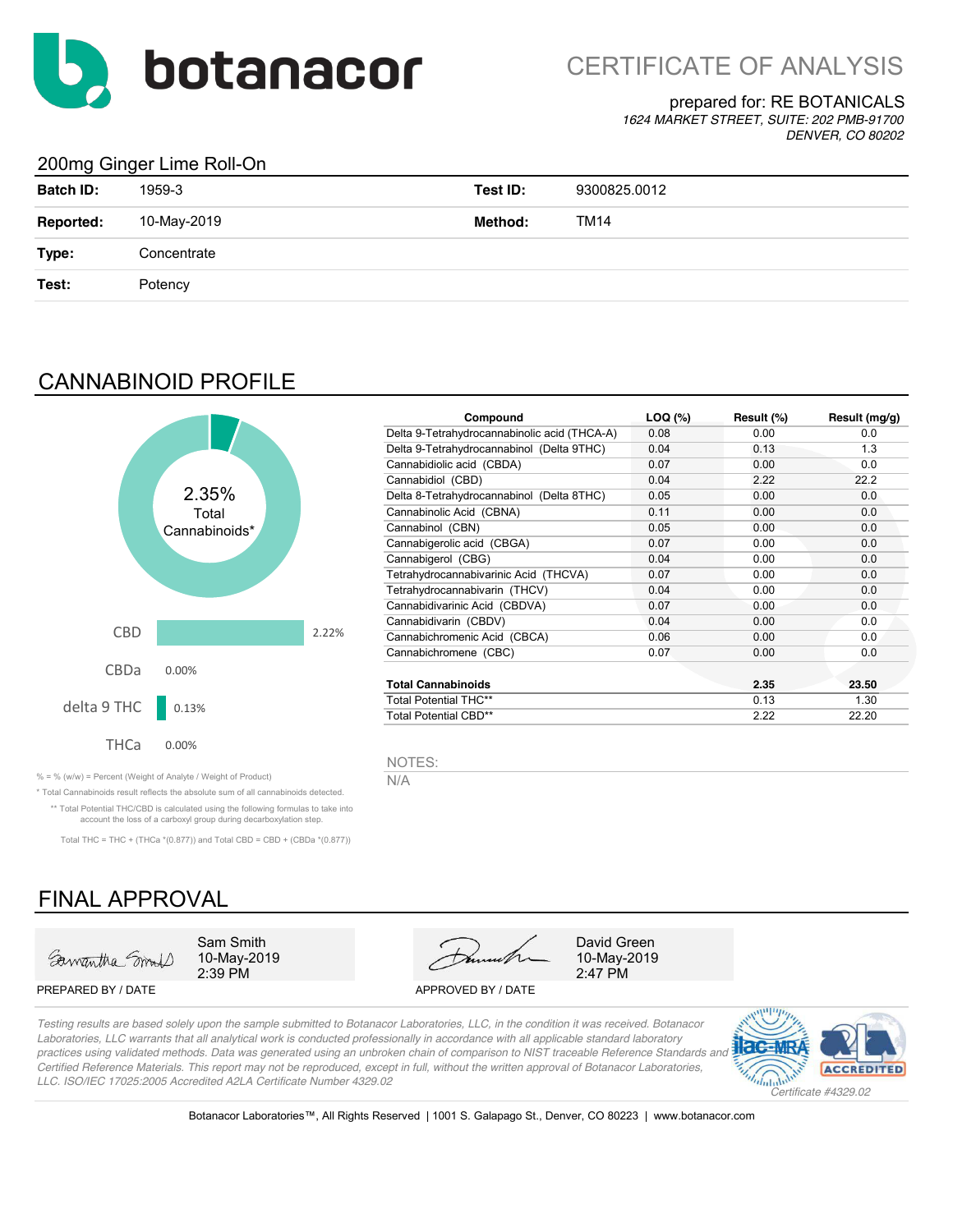

CERTIFICATE OF ANALYSIS

## prepared for: RE BOTANICALS

*1624 MARKET STREET, SUITE: 202 PMB-91700 DENVER, CO 80202*

## 200mg Ginger Lime Roll-On

| $\sim$ $\sim$ $\sim$ |                          |          |             |
|----------------------|--------------------------|----------|-------------|
| <b>Batch ID:</b>     | 1959-3                   | Test ID: | 1454115.025 |
| <b>Reported:</b>     | 10-May-2019              | Method:  | TM04        |
| Type:                | Concentrate              |          |             |
| Test:                | <b>Residual Solvents</b> |          |             |
|                      |                          |          |             |

# RESIDUAL SOLVENTS

| Solvent                                   | <b>Reportable Range (ppm)</b> | Result (ppm) |
|-------------------------------------------|-------------------------------|--------------|
| Propane                                   | $100 - 2000$                  | 0            |
| <b>Butanes</b><br>(Isobutane, n-Butane)   | $100 - 2000$                  | 0            |
| Pentane                                   | $100 - 2000$                  | 0            |
| Ethanol                                   | $100 - 2000$                  | 0            |
| Acetone                                   | $100 - 2000$                  | 0            |
| <b>Isopropyl Alcohol</b>                  | $100 - 2000$                  | 0            |
| Hexane                                    | $6 - 120$                     | $\mathbf 0$  |
| <b>Benzene</b>                            | $0.2 - 4$                     | 0.0          |
| <b>Heptanes</b>                           | $100 - 2000$                  | $\mathbf 0$  |
| <b>Toluene</b>                            | $18 - 360$                    | $\mathbf 0$  |
| <b>Xylenes</b><br>$(m, p, o$ -Xylenes $)$ | $43 - 860$                    | $\mathbf 0$  |

#### NOTES:

Free from visual mold, mildew, and foreign matter.

FINAL APPROVAL

Olex Smith

Alex Smith 10-May-2019 3:28 PM

10-May-2019 3:30 PM David Green

### PREPARED BY / DATE APPROVED BY / DATE

*Testing results are based solely upon the sample submitted to Botanacor Laboratories, LLC, in the condition it was received. Botanacor Laboratories, LLC warrants that all analytical work is conducted professionally in accordance with all applicable standard laboratory practices using validated methods. Data was generated using an unbroken chain of comparison to NIST traceable Reference Standards and Certified Reference Materials. This report may not be reproduced, except in full, without the written approval of Botanacor Laboratories, LLC. ISO/IEC 17025:2005 Accredited A2LA Certificate Number 4329.02*



Botanacor Laboratories™, All Rights Reserved | 1001 S. Galapago St., Denver, CO 80223 | www.botanacor.com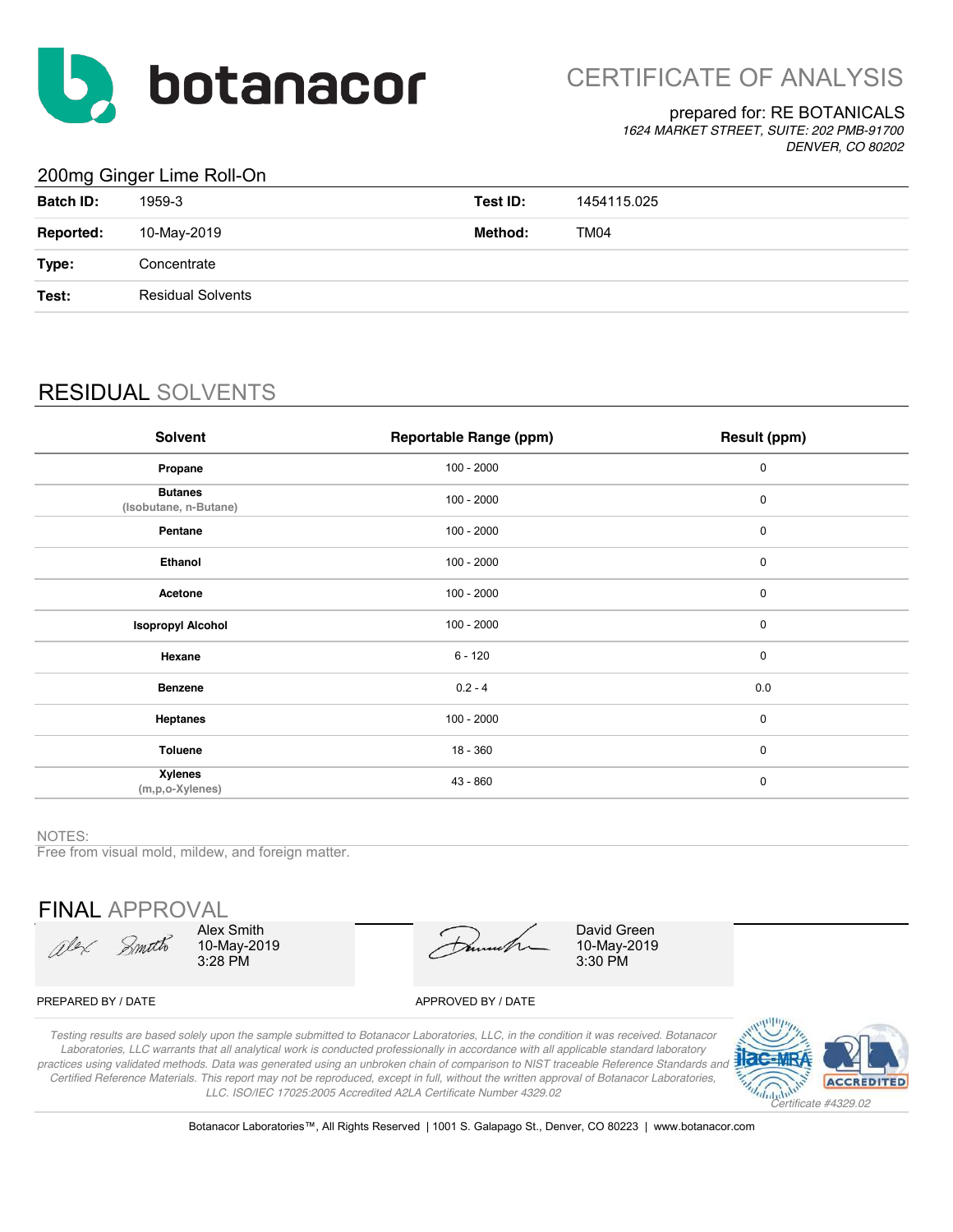

CERTIFICATE OF ANALYSIS

## prepared for: RE BOTANICALS

*1624 MARKET STREET, SUITE: 202 PMB-91700 DENVER, CO 80202*

## 200mg Ginger Lime Roll-On

| <b>Batch ID:</b> | 1959-3                        | Test ID: | 1142927.013                            |
|------------------|-------------------------------|----------|----------------------------------------|
| <b>Reported:</b> | 13-May-2019                   | Method:  | Concentrate - Test Methods: TM05, TM06 |
| Type:            | Concentrate                   |          |                                        |
| Test:            | <b>Microbial Contaminants</b> |          |                                        |
|                  |                               |          |                                        |

## MICROBIAL CONTAMINANTS

| Contaminant                    | Result (CFU/g)* |
|--------------------------------|-----------------|
| <b>Total Aerobic Count**</b>   | None Detected   |
| <b>Total Coliforms**</b>       | None Detected   |
| <b>Total Yeast and Molds**</b> | None Detected   |
| E. coli                        | None Detected   |
| <b>Salmonella</b>              | None Detected   |

*\* CFU/g = Colony Forming Unit per Gram*

*\*\* Values recorded in scientific notation, a common microbial practice of expressing numbers that are too large to be conveniently written in decimal form.*

*Examples: 10^2 = 100 CFU 10^3 = 1,000 CFU 10^4 = 10,000 CFU 10^5 = 100,000 CFU*

#### NOTES:

TYM: None Detected Total Aerobic: None Detected Coliforms: None Detected Free from visual mold, mildew, and foreign matter

## FINAL APPROVAL

| Jameson            | Jamie Bunker<br>13-May-2019<br>$3:29$ PM | Dunnette           | David Green<br>13-May-2019<br>3:50 PM |
|--------------------|------------------------------------------|--------------------|---------------------------------------|
| PREPARED BY / DATE |                                          | APPROVED BY / DATE |                                       |

*Testing results are based solely upon the sample submitted to Botanacor Services, LLC, in the condition it was received. Botanacor Services, LLC warrants that all analytical work is conducted professionally in accordance with all applicable standard laboratory practices using validated methods. Data was generated using an unbroken chain of comparison to NIST traceable Reference Standards and Certified Reference Materials. This report may not be reproduced, except in full, without the written approval of Botanacor Services, LLC.*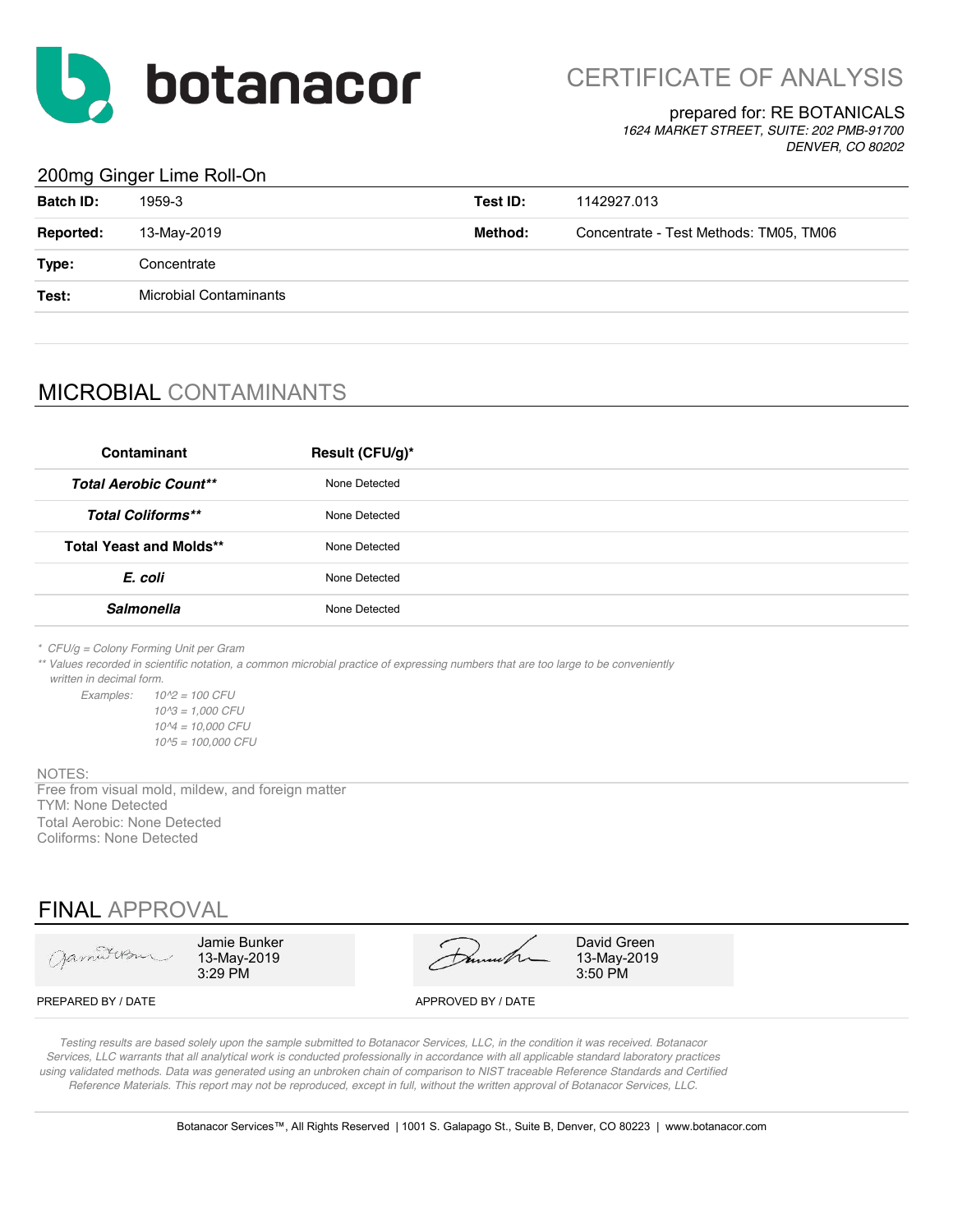

# **Certificate of Analysis**

# RE BOTANICALS, INC.

| <b>Sample Name:</b>              | <b>RELIEF BODY OIL GINGER LIME</b>                       | <b>Eurofins Sample:</b>  | 8490379                       |
|----------------------------------|----------------------------------------------------------|--------------------------|-------------------------------|
| <b>Project ID</b>                | RE_BOTANIC-20190524-0006                                 | <b>Receipt Date</b>      | 24-May-2019                   |
| <b>PO Number</b>                 | <b>CVD</b>                                               | <b>Receipt Condition</b> | Ambient temperature           |
| <b>Lot Number</b>                | 1959-3                                                   | <b>Login Date</b>        | 24-May-2019                   |
| <b>Sample Serving Size</b>       |                                                          | <b>Date Started</b>      | 24-May-2019                   |
| <b>Analysis</b>                  |                                                          |                          | <b>Result</b>                 |
| <b>Metals Analysis by ICP-MS</b> |                                                          |                          |                               |
| Arsenic                          |                                                          |                          | <0.0704 ppm                   |
| Cadmium                          |                                                          |                          | <0.0176 ppm                   |
| Lead                             |                                                          |                          | 0.0366 ppm                    |
| Mercury                          |                                                          |                          | <0.00881 ppm                  |
|                                  | Multi-Residue Analysis for hemp products - 60+ compounds |                          |                               |
|                                  | Matrix Type - To Determine Limit of Quantification (LOQ) |                          | <b>High-Fat Food Matrices</b> |
| Abamectin                        |                                                          |                          | <0.05 mg/kg                   |
| Aldicarb                         |                                                          |                          | $<$ 0.05 mg/kg                |
| Aldicarb sulfone (Aldoxycarb)    |                                                          |                          | <0.05 mg/kg                   |
| Aldicarb sulfoxide               |                                                          |                          | <0.05 mg/kg                   |
| Azoxystrobin                     |                                                          |                          | <0.05 mg/kg                   |
| <b>Bifenazate</b>                |                                                          |                          | <0.05 mg/kg                   |
| <b>Bifenthrin</b>                |                                                          |                          | <0.05 mg/kg                   |
| Carbaryl                         |                                                          |                          | <0.05 mg/kg                   |
| Carbofuran                       |                                                          |                          | <0.05 mg/kg                   |
| Carbofuran-3-hydroxy-            |                                                          |                          | <0.05 mg/kg                   |
| Chlorantraniliprole              |                                                          |                          | <0.05 mg/kg                   |
| Chlordane, cis-                  |                                                          |                          | <0.05 mg/kg                   |
| Chlordane, trans-                |                                                          |                          | <0.05 mg/kg                   |
| Chlorfenapyr                     |                                                          |                          | <0.05 mg/kg                   |
| Chlorpyrifos                     |                                                          |                          | <0.05 mg/kg                   |
| Coumaphos                        |                                                          |                          | <0.05 mg/kg                   |
| Cyfluthrin                       |                                                          |                          | <0.05 mg/kg                   |
| Cypermethrin                     |                                                          |                          | <0.05 mg/kg                   |
|                                  | Cyproconazole (2 diastereoisomers)                       |                          | <0.05 mg/kg                   |
| Cyprodinil                       |                                                          |                          | <0.05 mg/kg                   |
| Dichlorvos                       |                                                          |                          | <0.05 mg/kg                   |
| Diclobutrazol                    |                                                          |                          | <0.05 mg/kg                   |
| Dipropetryn                      |                                                          |                          | <0.05 mg/kg                   |
| Disulfoton                       |                                                          |                          | <0.05 mg/kg                   |

Printed: 20-Jun-2019 11:21 am Page 1 of 4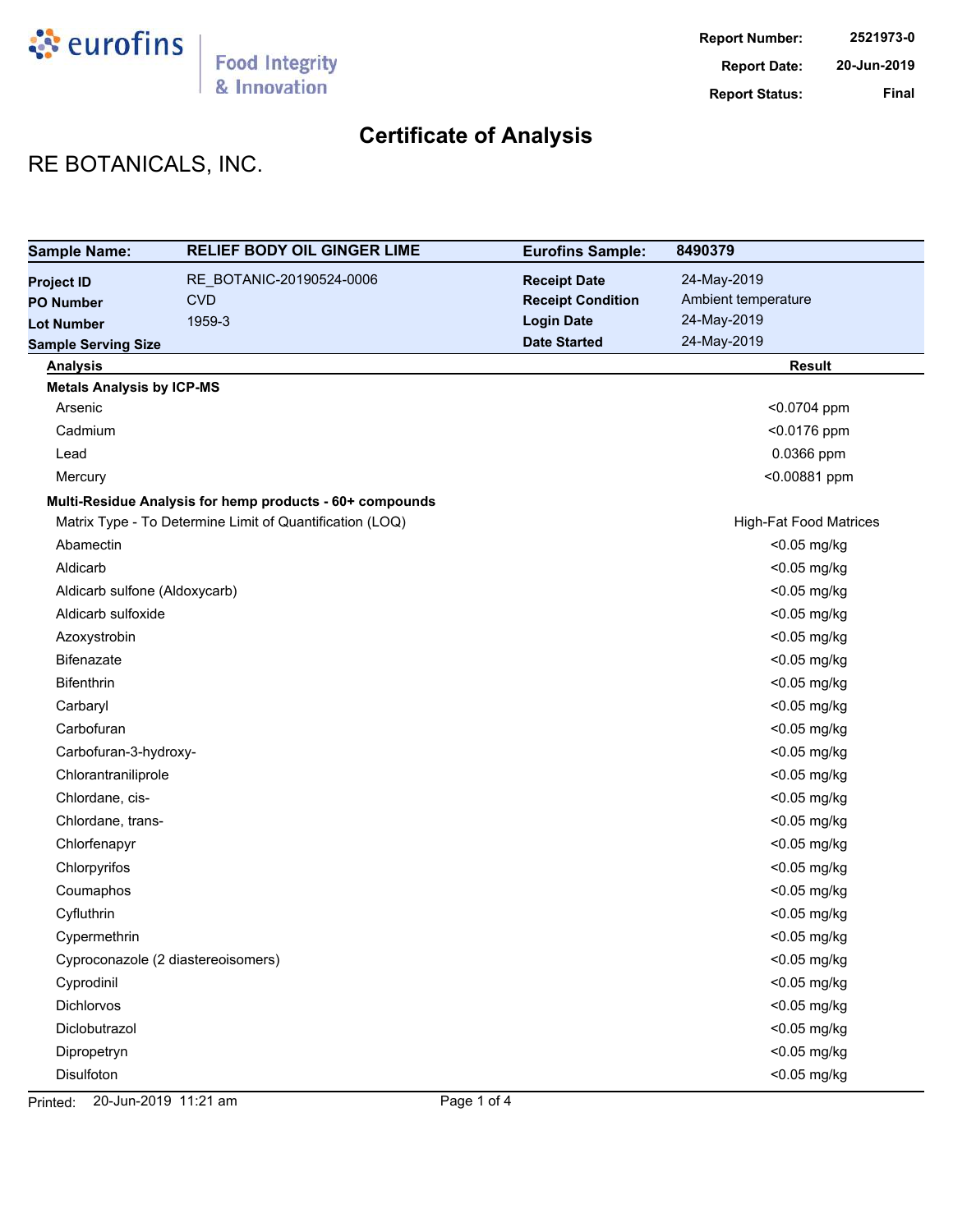

# **Certificate of Analysis**

# RE BOTANICALS, INC.

| <b>Sample Name:</b>            | <b>RELIEF BODY OIL GINGER LIME</b>                       | <b>Eurofins Sample:</b>  | 8490379             |
|--------------------------------|----------------------------------------------------------|--------------------------|---------------------|
| <b>Project ID</b>              | RE_BOTANIC-20190524-0006                                 | <b>Receipt Date</b>      | 24-May-2019         |
| <b>PO Number</b>               | <b>CVD</b>                                               | <b>Receipt Condition</b> | Ambient temperature |
| <b>Lot Number</b>              | 1959-3                                                   | <b>Login Date</b>        | 24-May-2019         |
| <b>Sample Serving Size</b>     |                                                          | <b>Date Started</b>      | 24-May-2019         |
| <b>Analysis</b>                |                                                          |                          | <b>Result</b>       |
|                                | Multi-Residue Analysis for hemp products - 60+ compounds |                          |                     |
| Endosulfan I (alpha-isomer)    |                                                          |                          | $<$ 0.05 mg/kg      |
| Endosulfan II (beta-isomer)    |                                                          |                          | <0.05 mg/kg         |
| Endosulfan sulfate             |                                                          |                          | <0.05 mg/kg         |
| Epoxiconazole                  |                                                          |                          | <0.05 mg/kg         |
| Ethiofencarb                   |                                                          |                          | <0.05 mg/kg         |
| Etofenprox                     |                                                          |                          | <0.05 mg/kg         |
| Etoxazole                      |                                                          |                          | <0.05 mg/kg         |
| Fenoxycarb                     |                                                          |                          | <0.05 mg/kg         |
| Fenpropathrin                  |                                                          |                          | <0.05 mg/kg         |
|                                | Fenvalerate/Esfenvalerate (sum of isomers)               |                          | <0.05 mg/kg         |
| Fipronil                       |                                                          |                          | <0.05 mg/kg         |
| Fipronil desulfinyl            |                                                          |                          | <0.05 mg/kg         |
| Fipronil sulfone               |                                                          |                          | <0.05 mg/kg         |
| Imazalil                       |                                                          |                          | <0.05 mg/kg         |
| Imidacloprid                   |                                                          |                          | <0.05 mg/kg         |
| Malathion                      |                                                          |                          | <0.05 mg/kg         |
| Methiocarb                     |                                                          |                          | <0.05 mg/kg         |
| Methiocarb sulfone             |                                                          |                          | <0.05 mg/kg         |
| Methiocarb sulfoxide           |                                                          |                          | <0.05 mg/kg         |
| Methomyl                       |                                                          |                          | <0.05 mg/kg         |
| Metolachlor                    |                                                          |                          | <0.05 mg/kg         |
| Mevinphos (E- and Z-isomers)   |                                                          |                          | <0.05 mg/kg         |
| Myclobutanil                   |                                                          |                          | <0.05 mg/kg         |
| Naled (Dibrom)                 |                                                          |                          | <0.05 mg/kg         |
| Paclobutrazol                  |                                                          |                          | <0.05 mg/kg         |
| Permethrin (sum of isomers)    |                                                          |                          | <0.05 mg/kg         |
| Propoxur                       |                                                          |                          | <0.05 mg/kg         |
| Pyrethrum (total)              |                                                          |                          | <0.50 mg/kg         |
| Spinetoram (spinosyns J and L) |                                                          |                          | <0.05 mg/kg         |
| Spinosad (spinosyns A and D)   |                                                          |                          | <0.05 mg/kg         |

Printed: 20-Jun-2019 11:21 am Page 2 of 4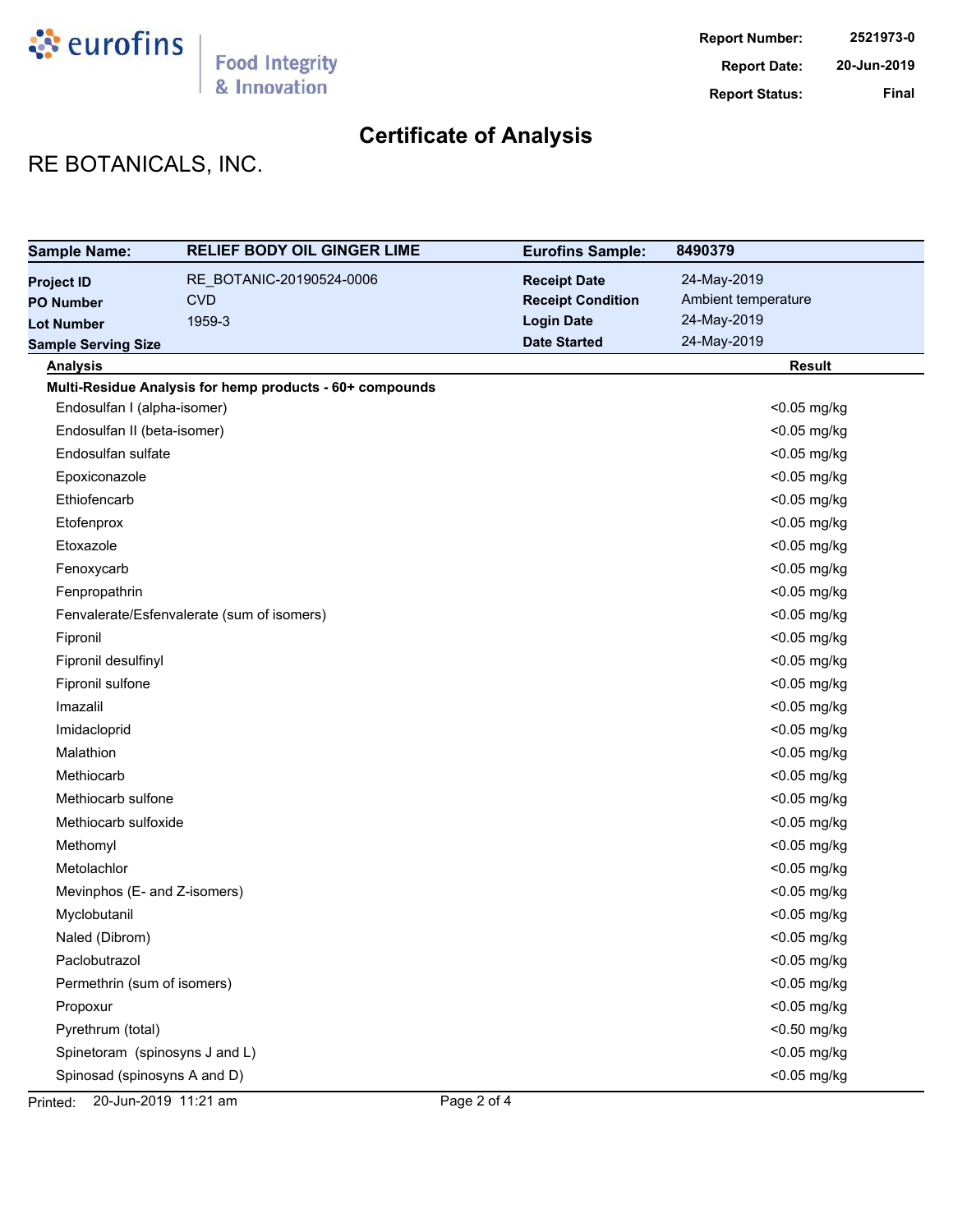

# **Certificate of Analysis**

# RE BOTANICALS, INC.

| <b>Sample Name:</b>                   | <b>RELIEF BODY OIL GINGER LIME</b>                       | <b>Eurofins Sample:</b>                         | 8490379                            |
|---------------------------------------|----------------------------------------------------------|-------------------------------------------------|------------------------------------|
| <b>Project ID</b><br><b>PO Number</b> | RE BOTANIC-20190524-0006<br><b>CVD</b>                   | <b>Receipt Date</b><br><b>Receipt Condition</b> | 24-May-2019<br>Ambient temperature |
| <b>Lot Number</b>                     | 1959-3                                                   | <b>Login Date</b>                               | 24-May-2019                        |
| <b>Sample Serving Size</b>            |                                                          | <b>Date Started</b>                             | 24-May-2019                        |
| <b>Analysis</b>                       |                                                          |                                                 | Result                             |
|                                       | Multi-Residue Analysis for hemp products - 60+ compounds |                                                 |                                    |
| Spirodiclofen                         |                                                          |                                                 | $<$ 0.05 mg/kg                     |
| Spiromesifen                          |                                                          |                                                 | $<$ 0.05 mg/kg                     |
| Spiromesifen enol                     |                                                          |                                                 | $<$ 0.05 mg/kg                     |
| Spirotetramat                         |                                                          |                                                 | $<$ 0.05 mg/kg                     |
|                                       | Spiroxamine (2 diastereoisomers)                         |                                                 | $<$ 0.05 mg/kg                     |
| Tebuconazole                          |                                                          |                                                 | $<$ 0.05 mg/kg                     |
| Thiabendazole                         |                                                          |                                                 | $<$ 0.05 mg/kg                     |
| Thiabendazole-5-hydroxy-              |                                                          |                                                 | $<$ 0.05 mg/kg                     |
| Thiacloprid                           |                                                          |                                                 | $<$ 0.05 mg/kg                     |
| Trifloxystrobin                       |                                                          |                                                 | $<$ 0.05 mg/kg                     |

## **Method References Testing Location**

## **Metals Analysis by ICP-MS (ICP\_MS\_B\_S) Food Integrity Innovation-Boulder**

Methods for the Determination of Metals in Environmental Standards - Supplement 1, EPA-600/R-94-111, May 1994.

"Determination of Metals and Trace Elements in Water and Wastes by Inductively Coupled Plasma-Mass Spectrometry", USEPA Method 200.8, Revision 5.1, EMMC Version.

## Multi-Residue Analysis for hemp products - 60+ compounds (PEST\_HEMP) **Food Integ. Innovation-Greenfield**

*Official Methods of Analysis*, *AOAC Official Method 2007.01*, Pesticide Residues in Foods by Acetonitrile Extraction and Partitioning with Magnesium Sulfate, AOAC INTERNATIONAL (modified).

*CEN Standard Method EN 15662*: Food of plant origin - Determination of pesticide residues using GC-MS and/or LC-MS/

MS following acetonitrile extraction/partitioning and clean-up by dispersive SPE - QuEChERS method.

List of the tested pesticides and their limits of quantification (LOQs) are available upon request.

### Printed: 20-Jun-2019 11:21 am example 20 and the Page 3 of 4